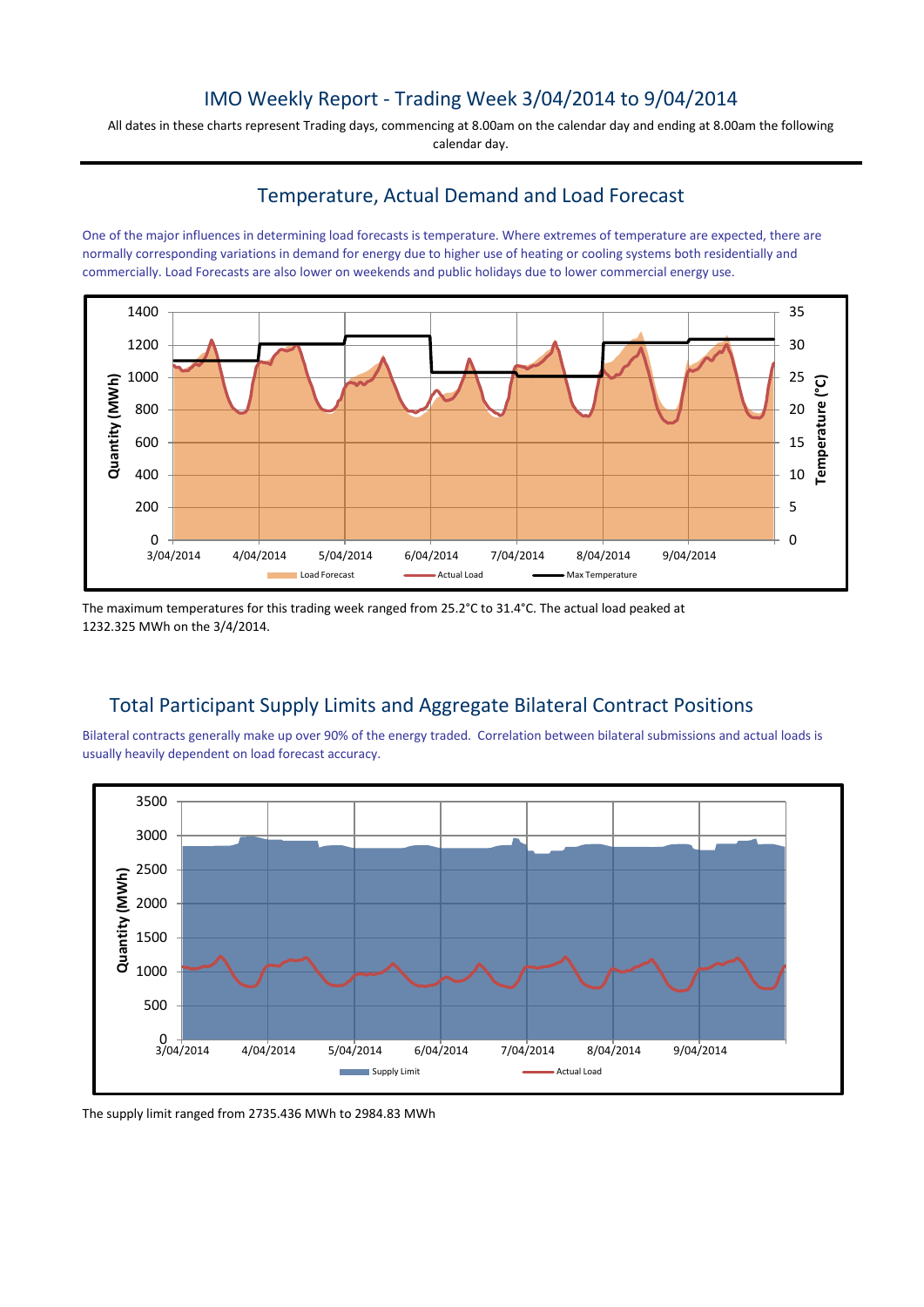#### Net Balancing Market Trades

Bilateral contracts and STEM trading are generally based on the forecast energy requirements of Participants. When the forecast requirements are higher or lower than the actual requirements for a day, this Market energy must be bought and sold in the balancing mechanism. This graph shows the estimated net balancing trades.



The majority of the balancing activity this week occurred within Balancing Supply. The maximum balancing demand for the week reached 75.5425 MWh on the 23/4/2014. The maximum balancing supply for the week reached -149.907 MWh on the 21/4/2012.

# Total Traded Energy

This chart represents a comparison between the total net energy that is traded in Bilateral Contracts, the STEM and the balancing mechanism. Balancing Supply represents cases in which the total contract position is greater than the demand and customers must supply energy back to balancing. Balancing Demand represents cases in which the total contract position is less than the demand and customers must purchase energy from balancing.



Total balancing supply equalled -16986.335 MWh whereas total balancing demand equalled 1574.66 MWh. The Total STEM Traded quantity was 21148.205 MWh, with the STEM Clearing Quantity ranging between 13.882 MWh and 118.302 MWh.